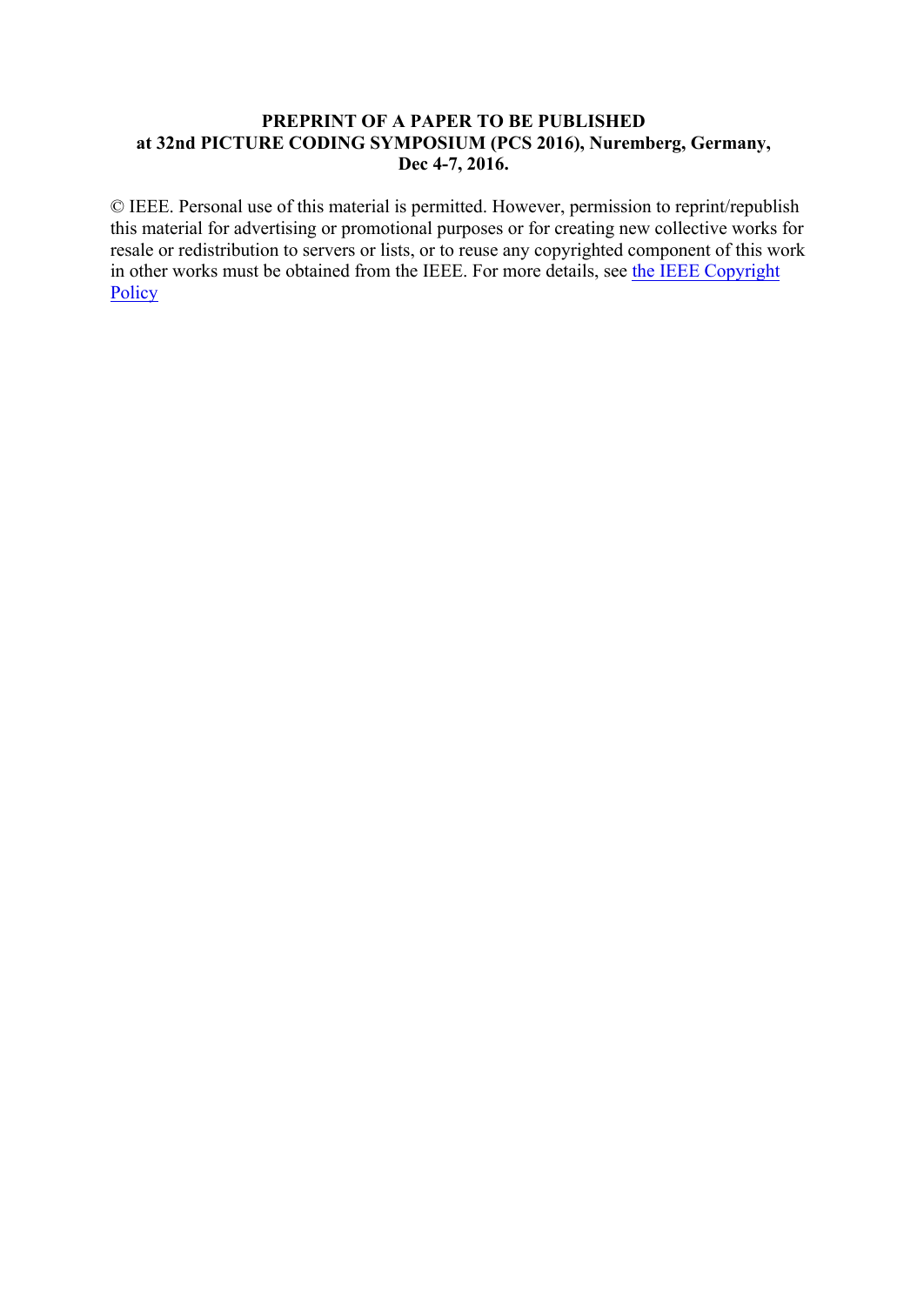# Coding Efficiency Comparison of AV1/VP9, H.265/MPEG-HEVC, and H.264/MPEG-AVC Encoders

Dan Grois, *Senior Member, IEEE,* Tung Nguyen*,* Detlev Marpe, *Fellow*, *IEEE*

Video Coding & Analytics Department, Image & Video Coding Group, Fraunhofer Heinrich Hertz Institute (HHI), Berlin, Germany E-mail: grois@ieee.org, {tung.nguyen,detlev.marpe}@hhi.fraunhofer.de

*Abstract* **— This work presents a coding efficiency evaluation of the recently published first release of the video coding scheme of the Alliance for Open Media (AOM), so called AOM/AV1, in comparison to the video coding standards H.264/MPEG-AVC (Advanced Video Coding) and H.265/MPEG-HEVC (High-Efficiency Video Coding). As representatives of the two last-mentioned video coding standards, the corresponding reference software encoders of JM and HM were selected, and for HEVC, in addition, the Fraunhofer HHI HEVC commercial software encoder and the open source software implementation x265 were used. According to the experimental results, which were obtained by using similar configurations for all examined representative encoders, the H.265/MPEG-HEVC reference software implementation provides significant average bit-rate savings of 38.4% and 32.8% compared to AOM/AV1 and H.264/MPEG-AVC, respectively. Particularly, when directly compared to H.264/MPEG-AVC High Profile, the AOM/AV1 encoder produces an average bitrate overhead of 10.5% at the same objective quality. In addition, it was observed that the AOM/AV1 encoding times are quite similar to those of the full-fledged HM and JM reference software encoders. On the other hand, the typical encoding times of the HM encoder are in the range of 30-300 times higher on average than those measured for the configurable HHI HEVC encoder, depending on its chosen trade-off between encoding speed and coding efficiency.** 

 *Terms* **—** *H.265, HEVC, AV1, VP9, H.264, AVC, HM, x265, JM, video coding, coding efficiency.*

#### **I. INTRODUCTION**

 The development of the first version of HEVC by the Joint Collaborative Team on Video Coding (JCT-VC) of ITU-T VCEG and ISO/IEC MPEG was officially finalized in January 2013. After that, the final aligned HEVC specification was approved by ITU-T as Recommendation H.265 [1] and by ISO/IEC as MPEG-H, Part 2. About one year later, the second HEVC version was finalized, incorporating the Range Extensions (RExt) as well as the Scalable and Multiview Extensions (SHVC and MV-HEVC, respectively) [2]. In turn, the third and fourth HEVC edition were issued in 2015 and 2016, further containing the 3D Video Coding Extensions (3D-HEVC) [3] and the Screen Content Coding Extension (HEVC-SCC), respectively.

When developing the H.265/MPEG-HEVC standard, high-resolution video coding was considered as one of its main potential application scenarios, while keeping it applicable to almost all existing use cases that were already targeted by H.264/MPEG-AVC [4]. The development process of H.265/MPEG-HEVC was driven by the most recent scientific and technological achievements in the video coding field. As a result, when compared to the High Profile of its predecessor H.264/MPEG-AVC, H.265/MPEG-HEVC is able to achieve a bit-rate reduction of roughly 50% for substantially the same *visual* quality [5], [6].

While the joint video coding standardization activities of ITU-T and ISO/IEC organizations rely on an open and collaborative process driven by its active members, several companies individually developed their own video coding formats. Technologically, these proprietary video coding formats were often designed around variants of the state-ofthe-art coding algorithms supplemented with the companies' own patented or secretly kept technologies. For example, the VP8 codec [7]-[8] that was developed privately by On2 Technologies, a company acquired by Google in 2009, is one of such proprietary video codecs. The development of VP9 [9], as the successor of VP8, started about two years after the acquisition of On2 Technologies and was finalized in 2013. Performance comparisons of VP9 with H.264/MPEG-AVC and H.265/MPEG-HEVC based on objective assessments were presented in detail in [10] and [11]. In addition, subjective assessments of HEVC and VP9 can be found in [12].

In 2015, the so-called Alliance for Open Media (AOM) was formed by Amazon, Google, Microsoft, Cisco, Intel, Mozilla, and Netflix with the objective to work towards next-generation media formats in general and with a particular short-term focus on the development of a royalty-free video format. About half a year later, it was announced that three additional members have joined, particularly, ARM, AMD and Nvidia, and recently, the four additional members Vidyo, Ateme, Adobe and Ittiam joined AOM [13].

 In April 2016, AOM released a first version of its proprietary video-coding scheme, so called AOM/AV1, which is evaluated in detail in this work. The final version of AOM/AV1 is currently expected to be available by the end of 2016, and it is claimed to provide a significant codingefficiency gain over current state-of-the-art video codecs. However, given that there is currently very little known about the coding efficiency of the first version of AOM/AV1 there is a lot of confusion about the ability of future versions of AOM/AV1 to actually compete with or even outperform HEVC-based encoder implementations.

 In addition, several open source implementations for encoding video into the H.265/MPEG-HEVC compression format have recently emerged. One of such representatives is x265, which is considered to be the most popular open source encoder implementation of H.265/MPEG-HEVC [14]. Recently, a performance comparison of different video codecs including VP9 and x265 was published with a particular focus on video-on-demand applications [15]. However, the results of this study are difficult to interpret, because the investigated encoders were operated by using individually tuned multi-pass rate-control mechanisms, which somehow obscure the coding-efficiency capabilities provided by the particular syntax of each video coding format. At least for HEVC-based encoding, it was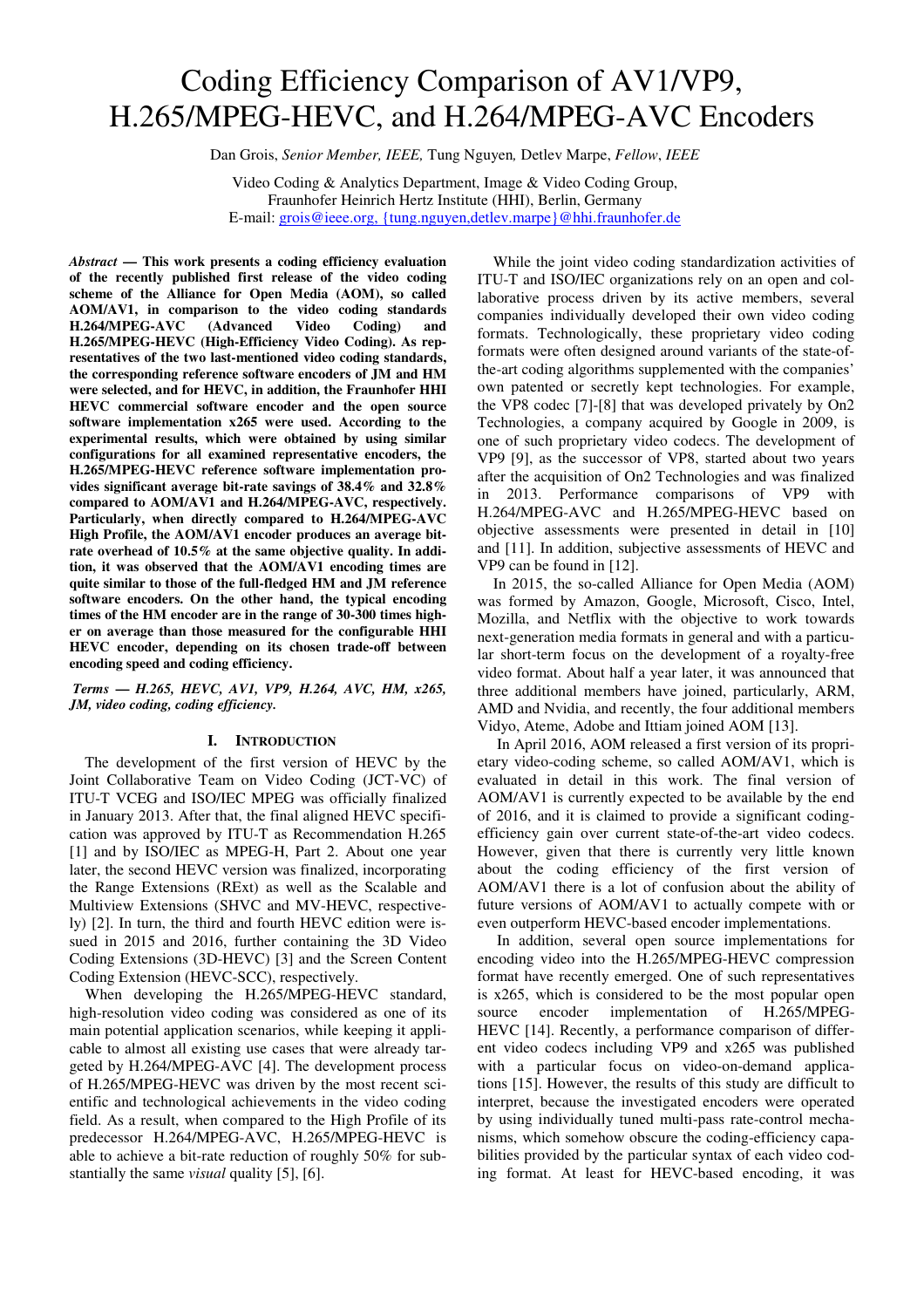shown that by adjusting the quantization parameter (QP) for modeling inter-frame dependencies in the Lagrangian ratedistortion (R-D) optimized encoder control provides an average gain in bit-rate savings of around 5-6% when compared to the conventional Lagrangian R-D encoder control using fixed QP settings per frame [16]. Similar methods of QP adjustments, although not publicly documented, are probably also used in typical AV1/VP9 encoders.

 In order to separate these rate-control related aspects from purely syntax based performance capabilities, this paper presents an experimental study of coding efficiency for five different encoder realizations of the three video coding formats AV1/VP9, AVC, and HEVC using *fixed* QPs only. The detailed settings along with a discussion of the selected software implementations, the choice of coding parameters, and the corresponding evaluation setup are given below.

This paper is organized as follows. In the next section, the selected representative encoders are introduced. *Section III* contains a description of the test methodology and evaluation setup. The detailed experimental results are presented in *Section IV*, and this paper is concluded in *Section V.* 

#### **II. SELECTED ENCODER IMPLEMENTATIONS**

In this section, a brief overview of the selected representative encoders is presented.

## *A. AOM/AV1 Encoder*

As already noted, the first version of AV1 was released by AOM in April 2016 [17]. To the best of the authors' knowledge and based on their analysis of the source code, AOM/AV1 (Version 1) is fully based on VP9. The only difference is that AOM/AV1 contains two additional in-loop filters, which are currently disabled by default. According to [18], the corresponding increase in coding efficiency (in terms of bit-rate savings), when enabling these filters, is expected to be in the region of 2.5%. However, when enabling these filters, this gain could not be verified by the authors of this paper due to a compilation error of the current AOM/AV1 code base.

 It should be noted that AOM/AV1 encoder has a two-pass coding option, which results in improved rate-distortion performance. So, this feature was enabled by the authors. Further, it should be noted that parallel processing in AOM/AV1 strictly relies on the usage of tiles, thereby implying a coding-efficiency penalty relative to the case where no tiles are used. As a consequence, multithreading in AOM/AV1 has been disabled in our experiments to not adversely affect its coding efficiency.

#### *B. x265 Encoder*

x265 is developed by the VideoLAN organization [14], which is well known for the development of x264 video codec that is based on H.264/MPEG-AVC [19].

 x265 provides a quite flexible trade-off between coding efficiency and computational complexity. Similarly to AOM/AV1, x265 has the two-pass coding option, which was also enabled by the authors.

# *C. H.265/MPEG-HEVC Reference Software Encoder*

For H.265/MPEG-HEVC-based encoding, the HM reference software encoder [20] was selected as the main HEVC representative. Particularly, for conducting the correspond-

ing HEVC performance evaluation, the authors selected one of its latest versions, i.e., HM 16.6 [20].

#### *D. HHI HEVC Encoder*

Fraunhofer Heinrich Hertz Institute (HHI) developed a commercial software-based encoder solution that is fully compliant with the H.265/MPEG-HEVC video coding standard [21]. This so-called HHI HEVC encoder can be operated in real-time mode (for resolutions up to 4K) as well as in non-real-time mode with different configurations to trade-off between encoding speed and coding efficiency.

 The HHI HEVC encoder has been selected as an additional HEVC representative to demonstrate the capabilities of a professional HEVC-based encoding solution.

#### *E. H.264/MPEG-AVC Encoder*

For evaluating the H.264/MPEG-AVC standard, the JM reference software [22] was selected due to its stability and consistency in terms of configurability. Particularly, the authors used its latest version, i.e. JM 19.0 [22].

#### **III. TEST METHODOLOGY AND EVALUATION SETUP**

For performing the detailed performance analysis and in order to be as fair as possible due to the significant difference in the capabilities of the individual encoders, the authors of this paper used very similar settings for all tested encoders, i.e. for the AOM/AV1 coding scheme, JM reference software, HM reference software, x265, and HHI HEVC encoder. The test methodology and the evaluation setup are explained in detail below. Particularly, in *Sub-Section III.A,* the AOM/AV1 configuration is discussed, followed by the discussion of the x265 coding scheme in *Sub-Section III.B*. After that, in *Sub-Section III.C*, the HM reference software configuration is presented*.* Then, the HHI HEVC and JM configurations are provided in Section *III.D* and *III.E,* respectively*.* Finally*,* an overview of the performed Bjøntegaard-Delta Bit-Rate (BD-BR) measurements is presented in *Sub-Section III.F.*

#### *A. AOM/AV1 Configuration*

The AOM/AV1 configuration settings are presented in Table I below. It should be noted that there is currently no official AOM/AV1 specification as well as no official AOM/AV1 encoder manual. However, as already noted in *Section II.A*, the first version of AOM/AV1 is fully based on the VP9 coding scheme (except for the mentioned in-loop de-ringing filters), thereby employing substantially the same configuration settings as VP9. Therefore, for configuring AOM/AV1, the authors used the latest recommended bestquality settings for VP9 [7]-[9]. The QP range of AOM/AV1 coding scheme was adjusted to fit the bit-rates produced by the HM reference software encoder.

TABLE I. SELECTED SETTINGS FOR THE AOM/AV1 ENCODER

| <b>CODEC</b>            | <b>AOM/AV1</b>                                                                                                                                      |
|-------------------------|-----------------------------------------------------------------------------------------------------------------------------------------------------|
| Version                 | <b>AOMedia Project AV1 Encoder, Version:</b><br>b6724815f22876ca88f43b57dba09a555ef4e1b0                                                            |
| Recommended<br>settings | --best --psnr --tune=psnr --end-usage=q --passes=2 --<br>tile-columns=0 --arm-strength=5 --min-q= $\overline{Q}QP$ --max-<br>q=\$QP --cq-level=\$QP |

The reader is referred to [7]-[9] for obtaining more detailed information regarding the AOM/AV1 settings of Table I.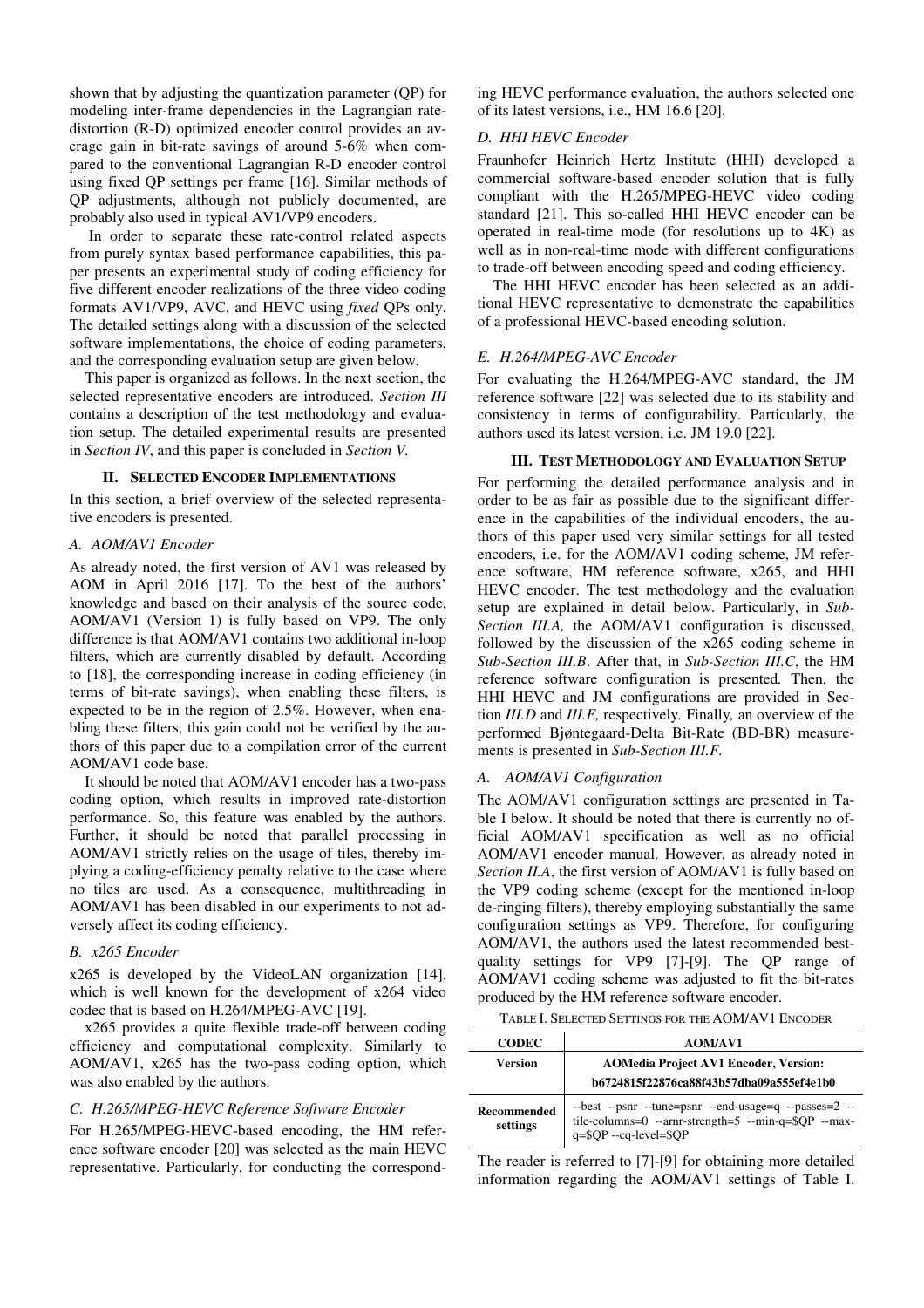The IntraPeriod interval as well as the QP values were set to be similar to those used for running other tested encoders in order to be consistent (they are presented as \$IntraPeriod and \$QP, respectively). By such a way, it is ensured that *Ipictures* are inserted in regular time intervals (which are the "1 sec." intervals), and at exactly the same time instances [5]. Also, it should be noted that the AOM/AV1 encoder configuration was tuned for best PSNR values.

The authors also conducted various experiments using different settings, such as setting an "arnr-maxframes" value equal to 16 (note that it is set to 7, by default), or setting a "lag-in-frames" value larger than the default value of 25, or setting "end-usage" equal to 3, etc. It finally turned out that the results are either worse or similar to those obtained using the configuration in Table I.

| <b>CODEC</b>            | x265                                                                                                                                                                                                         |  |  |  |
|-------------------------|--------------------------------------------------------------------------------------------------------------------------------------------------------------------------------------------------------------|--|--|--|
| <b>Version</b>          | VideoLAN Project x265 Encoder, Version: 2.0                                                                                                                                                                  |  |  |  |
| Recommended<br>settings | --profile=main --pplacebo --psnr --tune=psnr --pools<br>none --no-pmode --no-pme --no-allow-non-<br>conformance --rd=6 --rect --amp --qp=\$QP --<br>keyint=\$IntraPeriod --min-keyint=\$IntraPeriod --pass=2 |  |  |  |

# *B. x265 Configuration*

The configuration settings for the x265 encoder are presented in Table II. The reader is referred to [14] for obtaining more detailed information with regard to the x265 settings of Table II. The IntraPeriod interval as well as the QP values in the above x265 configuration were set to be similar to those used for running other tested encoders in order to be consistent (they are presented as \$IntraPeriod and \$QP, respectively). By such a way, it is ensured that I-pictures are inserted in regular time intervals (which are the "1 sec." intervals), and at exactly the same time instances [5].

 Also, similarly to AOM/AV1, the x265 encoder configuration was tuned for best PSNR values.

## *C. HM Reference Software Configuration*

For the HM reference software encoder [20] as well as for the HHI HEVC and the JM encoder, a Random Access (RA) configuration based on dyadic high-delay hierarchical B pictures was selected. This choice is motivated by the fact that, first, this kind of the RA configuration is typically chosen for all broadcasting and streaming applications, and second, it provides in most cases better results in terms of coding efficiency compared to low delay configurations [5]. The Group of Picture (GOP) size was set to 8 pictures, and the Intra Period was set to 24, 32, 48, and 64 pictures for video content with 24, 30, 50, and 60 fps, respectively. Also, the hierarchical B pictures were used with a fixed QP increase of 1 (i.e., the quantization step size increase of 12% [5]) between each temporal level. It is noted that the above test conditions were selected similarly to the test conditions presented in [5]. Table III below summarizes the above-mentioned HM reference software encoder [20] configuration with the Main Profile being chosen.

|  | TABLE III. SETTINGS FOR THE HM REFERENCE SOFTWARE ENCODER |
|--|-----------------------------------------------------------|
|--|-----------------------------------------------------------|

| <b>CODING OPTIONS</b>  | <b>CHOSEN PARAMETERS</b> |  |
|------------------------|--------------------------|--|
| <b>Encoder Version</b> | HM 16.6                  |  |
| Profile                | Main                     |  |
| Reference Frames       |                          |  |

| R/D Optimization                      | Enabled   |
|---------------------------------------|-----------|
| <b>Motion Estimation</b>              | TZ search |
| Search Range                          | 64        |
| GOP                                   | 8         |
| <b>Hierarchical Encoding</b>          | Enabled   |
| <b>Temporal Levels</b>                | 4         |
| Intra Period                          | 1 sec     |
| Deblocking Filter                     | Enabled   |
| Coding Unit Size/Depth                | 64/4      |
| Transform Unit Size (Min/Max)         | 4/32      |
| TransformSkip                         | Enabled   |
| TransformSkipFast                     | Enabled   |
| Hadamard ME                           | Enabled   |
| <b>Asymmetric Motion Partitioning</b> | Enabled   |
| (AMP)                                 |           |
| <b>Fast Encoding</b>                  | Enabled   |
| <b>Fast Merge Decision</b>            | Enabled   |
| Sample adaptive offset (SAO)          | Enabled   |
| Rate Control                          | Disabled  |
| Internal Bit Depth                    | 8         |

#### *D. HHI HEVC Encoder Configuration*

For the HHI HEVC encoder [21], the configuration settings are most closely corresponding to the configuration settings of the HM reference software encoder, as presented in Table III above.

 The HHI HEVC encoder is operated in non-real-time mode as a function of several predefined speed-ups (as further discussed in details in *Section IV*), while the encoding for each speed-up level is executed with 8 parallel threads.

# *E. JM Reference Software Configuration*

Table IV below summarizes the JM reference software encoder configuration.

TABLE IV. SETTINGS FOR THE JM REFERENCE SOFTWARE ENCODER

| <b>CODING OPTIONS</b>        | <b>CHOSEN PARAMETERS</b> |  |  |
|------------------------------|--------------------------|--|--|
| <b>Encoder Version</b>       | JM 19.0                  |  |  |
| Profile                      | High                     |  |  |
| <b>Reference Frames</b>      |                          |  |  |
| R/D Optimization             | Enabled                  |  |  |
| <b>Motion Estimation</b>     | <b>EPZS</b>              |  |  |
| Search Range                 | 64                       |  |  |
| <b>GOP</b>                   | 8                        |  |  |
| <b>Hierarchical Encoding</b> | Enabled                  |  |  |
| <b>Temporal Levels</b>       |                          |  |  |
| Intra Period                 | 1 sec                    |  |  |
| Deblocking Filter            | Enabled                  |  |  |
| 8x8 Transform                | Enabled                  |  |  |
| Rate Control                 | Disabled                 |  |  |
| Internal Bit Depth           | 8                        |  |  |

The above JM configuration was selected in line with the corresponding AOM/AV1, HM and HHI HEVC configurations. Note that the High Profile was selected.

#### *F.Bjøntegaard-Delta Bit-Rate Measurements*

For the R-D performance assessment, the authors used a Bjøntegaard-Delta bit-rate (BD-BR) measurement method for calculating average bit-rate differences between R-D curves for the same distortion (e.g., for the same  $PSNR<sub>YUV</sub>$ values) [23], where *negative BD-BR values* indicate actual bit-rate savings.

The authors used R-D curves of the combined luma (Y) and chroma (U,V) components, while the combined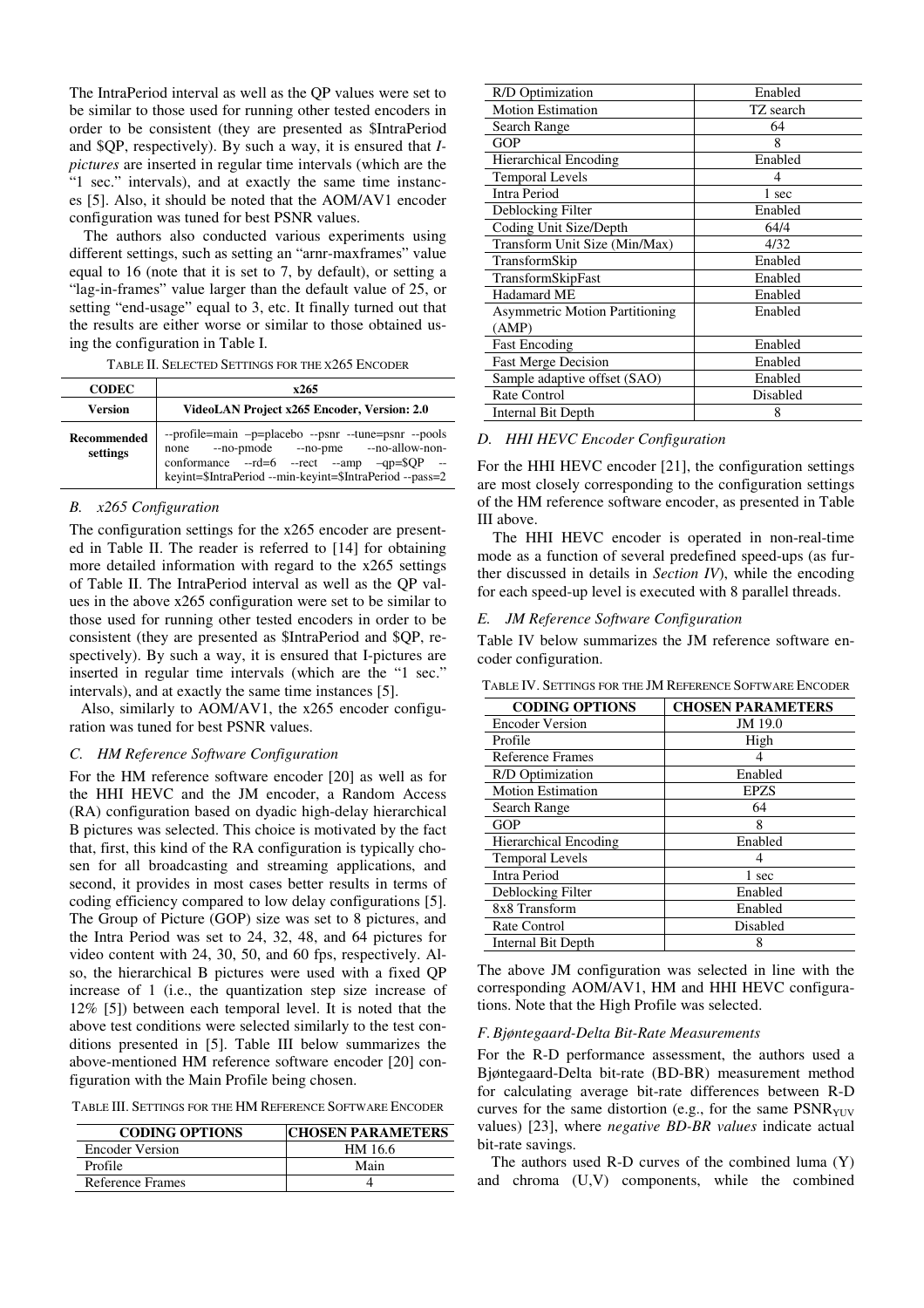PSNR<sub>YUV</sub> value were calculated as a weighted sum of the PSNR values per each picture of each individual component [5], i.e., of  $PSNR_{Y}$ ,  $PSNR_{U}$ , and  $PSNR_{V}$ :

$$
PSNR_{\text{YUV}} = (6 \cdot \text{PSNR}_{\text{Y}} + \text{PSNR}_{\text{U}} + \text{PSNR}_{\text{V}})/8 \tag{1}
$$

As a result, using the combined  $PSNR<sub>YUV</sub>$  and bit-rate values as an input to the BD-BR measurement method enables to determine a single average difference in bit-rate that takes into account the fidelity of both the luma and the two chroma components [5].

#### **IV. EXPERIMENTAL RESULTS**

For obtaining experimental results, the test sequences were selected according to the HEVC common test conditions (CTC) and software reference configurations [24]. Also, for each of these video sequences, four QP values were used: 22, 27, 32, and 37, which are the QP values used for the Iframe coding. Further, the quantization parameters were adjusted for AOM/AV1 and x265, thereby resulting in similar bit-rates as those produced by the HM reference software encoder.

Table V presents a summary of calculated BD-BR savings [23] for HM vs. AOM/AV1 as well as for HM vs. JM per each *Class A* to *D*, in accordance with the common test conditions [24], where *negative BD-BR values* indicate bitrate savings (in contrast to positive values, which indicate the required overhead in bit-rate to achieve the same PSNRYUV values). It should be noted that *Class E* was not evaluated in accordance with the common test conditions [24] of the RA configuration, as well as *Class F*, which represents screen content that is out of scope of this work. Further, it should be noted that for *Class A*, the experiments were conducted only for the 8-bit sources "Traffic" and "PeopleOnStreet".

TABLE V. SUMMARY OF BD-BR SAVINGS OF HM ENCODER VS. AOM/AV1 AND JM ENCODERS .

| <b>CTC Classes</b>           | <b>HM vs. AOM/AV1</b> | HM vs. JM |
|------------------------------|-----------------------|-----------|
| Class A                      | $-33.5\%$             | $-28.8\%$ |
| Class B                      | $-40.7\%$             | $-40.7\%$ |
| Class C                      | $-38.4\%$             | $-30.4\%$ |
| Class D                      | $-38.8\%$             | $-28.6\%$ |
| Average for all<br>sequences | $-38.4\%$             | $-32.8\%$ |

As seen from Table V, the average BD-BR savings of the HEVC-based reference encoder relative to AOM/AV1 and H.264/MPEG-4 AVC codecs are 38.4%, and 32.8%, respectively.

As an outcome of another experiment, Figure 1 below illustrates the speedup of the HHI HEVC encoder versus bitrate overhead for various presets (i.e.,  $S_0$ ,  $S_1$ ,  $S_2$  and  $S_3$ ) relative to the HM reference encoder (shown as the blue square in the origin of the coordinate axes). As can be observed from Figure 1, the HHI HEVC encoder provides a configurable trade-off between encoding speed and coding efficiency. For instance, for the speed-up level  $S_0$ , the performance of the HHI HEVC encoder in terms of coding efficiency is very close to that of the HM reference software encoder while its encoding speed is 31 times higher than that of the HM. At the speed-up level  $S_3$  the encoding time of the HM encoder is much higher (e.g., 300 times higher) than that measured for the HHI HEVC encoder, albeit at the expense of a 12.5% BD-BR increase for the HHI HEVC encoder.



**Figure 1.** Speed-up vs. bit-rate overhead (in terms of BD-BR) for various presets of the HHI HEVC encoder relative the HM reference encoder.

Table VI below presents a summary of the BD-BR savings of HM and HHI HEVC (Speed-up  $S_3$ , as shown in Figure 1) encoders vs. x265. As can be clearly observed, both HM and HHI HEVC have a significant coding gain over x265. Particularly, HHI HEVC encoder achieves bit-rate savings of  $3.4\%$  (speed-up S<sub>3</sub>) compared to x265, while the encoding is still 101 times faster compared to x265.

TABLE VI. SUMMARY OF THE BD-BR SAVINGS OF HM AND HHI HEVC ENCODERS VS. X265 ENCODER.

| <b>CTC Classes</b>           | HM vs. $x265$ | <b>HHI HEVC</b><br>(Speed-up $S_3$ ) vs. $x265$ |
|------------------------------|---------------|-------------------------------------------------|
| Class A                      | $-9.2\%$      | $0.9\%$                                         |
| Class B                      | $-12.7\%$     | $-5.1\%$                                        |
| Class C                      | $-15.4\%$     | $-2.9\%$                                        |
| Class D                      | $-15.8\%$     | $-3.1\%$                                        |
| Average for all<br>sequences | $-13.9\%$     | $-3.4\%$                                        |

In addition, Table VII presents a summary of the BD-BR savings of x265 over both AOM/AV1 and JM Encoders. Particularly, x265 encoder has a significant coding gain of 27.4% compared to AOM/AV1, while the encoding is more than 2 times faster compared to AOM/AV1.

TABLE VII. SUMMARY OF THE BD-BR SAVINGS OF X265 ENCODER VS. AOM/AV1 AND JM ENCODERS.

| <b>CTC Classes</b>           | $x265$ vs. AOM/AV1 | $x265$ vs. JM |
|------------------------------|--------------------|---------------|
| Class A                      | $-26.1\%$          | $-21.2\%$     |
| Class B                      | $-30.2\%$          | $-30.1\%$     |
| Class C                      | $-26.3\%$          | $-16.6\%$     |
| Class D                      | $-26.9\%$          | $-14.1\%$     |
| Average for all<br>sequences | $-27.4\%$          | $-20.6\%$     |

Further, Table VIII provides a summary of the BD-BR performance evaluation (per each CTC Class) of the JM reference encoder vs. AOM/AV1 and the HHI HEVC encoder operated at speed-up preset S<sub>3</sub>.

TABLE VIII. SUMMARY OF THE BD-BR PERFORMANCE EVALUATION OF JM ENCODER VS. AOM/AV1 AND HHI HEVC ENCODERS.

| <b>CTC Classes</b>           | <b>JM vs. AOM/AV1</b> | <b>JM vs. HHI HEVC</b><br>(Speed-up $S_3$ ) |
|------------------------------|-----------------------|---------------------------------------------|
| Class A                      | $-6.4\%$              | $27.7\%$                                    |
| Class B                      | $1.4\%$               | 55.8%                                       |
| Class C                      | $-11.5%$              | $25.5\%$                                    |
| Class D                      | $-15.1\%$             | $22.0\%$                                    |
| Average for all<br>sequences | $-7.6\%$              | $34.5\%$                                    |